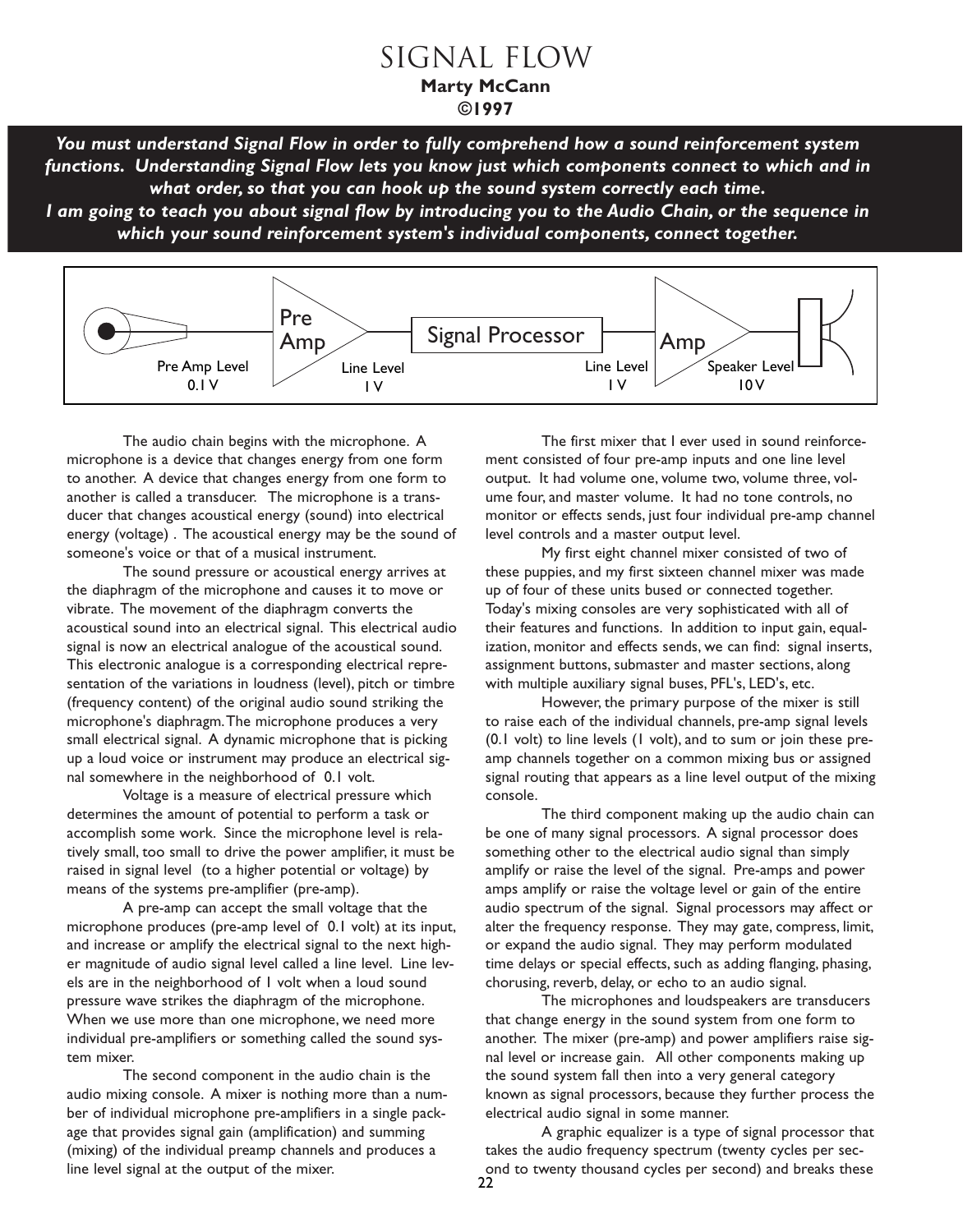audio frequencies down into a number of discrete bands of frequencies, which can be individually raised (boost) or lowered (cut) in signal level. Some packaged PA sound systems may have five to nine bands of equalization on their graphic equalizer (GEQ).

In professional sound reinforcement there are one octave graphic equalizers (10 band EQ), two-thirds octave equalizers (15 band EQ), and one-third of an octave graphic equalizers (28 - 31 band EQ).

A parametric equalizer is a type of signal processor that enables the sound person to attenuate (cut) or increase (boost) the gain of a selected band of frequencies that can be wide or narrow in spectrum. The parametric EQ uses three controls to adjust these parameters. The frequency control selects the center of the frequency band. The bandwidth control adjusts the Q of the filter, or how wide or narrow the band of frequencies will be. The level control increases (boosts) or decreases (cuts) the signal level (gain) of the selected band of frequencies.

An electronic crossover is another form of a signal processor. The electronic crossover (x-over) takes the audio spectrum and divides it into a number of separate bands of frequencies called bandpasses. Each separate bandpass is then amplified independently in order to drive separate loudspeaker components, each of which reproduce a band of frequencies.

When bi-amping, the audio spectrum is separated into two bands of frequencies by the electronic crossover. All of the frequencies below the selected crossover point (xover frequency) are called low pass (short for low frequency bandpass), those frequencies above the crossover frequency, are called high pass (high bandpass). Each band of frequencies is then amplified by its own power amplifier (low pass amp and high pass amp), resulting in increased clarity and performance. In sound reinforcement it is possible to operate a sound system 2-way (bi-amp), 3-way (tri-amp), 4-way (quad-amp), or 5-way (pent-amp?).

Compressors and limiters are types of signal processors that reduce or limit the level of the signal, thus reducing the dynamic range of the signal. Dynamic range is the difference measured in decibels between the lowest signal levels (very soft or pianissimo) and the highest (very loud or fortissimo) signal levels that the system can accommodate.

A noise gate is a signal processor that attenuates (reduces the signal level a great deal), or even turns off (gates) the audio signal passing through it, when that signal level falls below a minimum threshold that is adjustable by the user.

A sub category under signal processors are those processors known as effects processors. Reverb, digital delay, flanging, phasing, chorusing, and other modulated time delays are all performed by the effects processor. These effects can be available as individual processors or even in an all-in-one multi-effects unit. There are also effects processors called psycho-acoustical enhancers that generate amplitude and frequency dependent harmonics that are perceived as an increase in the apparent loudness of the signal.

Signal processors that are used in sound reinforcement are those types that can accept line level signals (1 volt on the average but up to 8 or even 10 volts maximum) at their inputs, and produce line level signals at their output. There are some signal processors that were designed for pre-amp or low level signals (0.1 volt) such as the output of an electric guitar or bass instrument. Usually you can hold these devices in one hand, and they operate off of nine volt batteries or a low voltage power supply.

These pre-amp level signal processors usually cannot accept line levels (1 volt or greater) at their inputs. They break up or distort when the line level signal overloads their input circuitry. Also, they cannot produce the maximum line level at their output. This means that they cannot drive subsequent line level components, resulting in reduced signal level and lack of headroom. Headroom is the difference between the average operating level and the point at which the signal is clipped or distorted within the device.

Some signal processors that are used for sound reinforcement can also be used with musical instruments directly. These units have switchable or programmable input and output operating levels, which enable them to accommodate either pre-amp or line level signals.

In the past, some signal processors have had different input and output jacks to allow the device to be used at either operating level. If the jack or switch is labeled -10 dB or even -20 dB, that would be the pre-amp mode. If the jack or switch position is labeled 0 db or +4 dB, that is the line level mode of operation. It is very important for the sound system operator to assign the unit's input and output for the correct operating level.

There is usually a difference in application between normal signal processors and those that do special effects. More often special effects signal processors are used in what is called a "side chain" operation. In a side chain patch, the signal is taken out of the mixer and sent to the effects signal processor.Then, from the effects processor's output, the signal is returned to the mixer itself (usually returned to a channel, although it can be returned via of an effects return or auxiliary return). Standard signal processors (non-special effect) are inserted directly in the line of the electrical signal flow.

Effects mixing buses in consoles are normally set up to send a separate mix of signals from any of the individual channels to the chosen effects processor. This "Effects Send" is post (after) the channel slider or level control. Increasing the level of the channel in the front of house (FOH) or main mix causes the level going to the effects processor to increase likewise. So, as the operator increases the level of the channel slider, there is also a corresponding increase in the level of the effects send signal from the channel. In these side chain applications, the effects processor is usually run strictly "wet" (all effect). This results in the effects mix tracking in level directly along with the dry signal of the channel that is routed directly to the house mix.

After the signal processors, the fourth component in the sound reinforcement audio chain is the power amplifier. The power amplifier, as the name implies, delivers power to the sound system loudspeaker in the form of higher levels of voltage and current.

The power amp accepts line levels (1 volt) at its input, and produces speaker levels at its output. Speaker lev